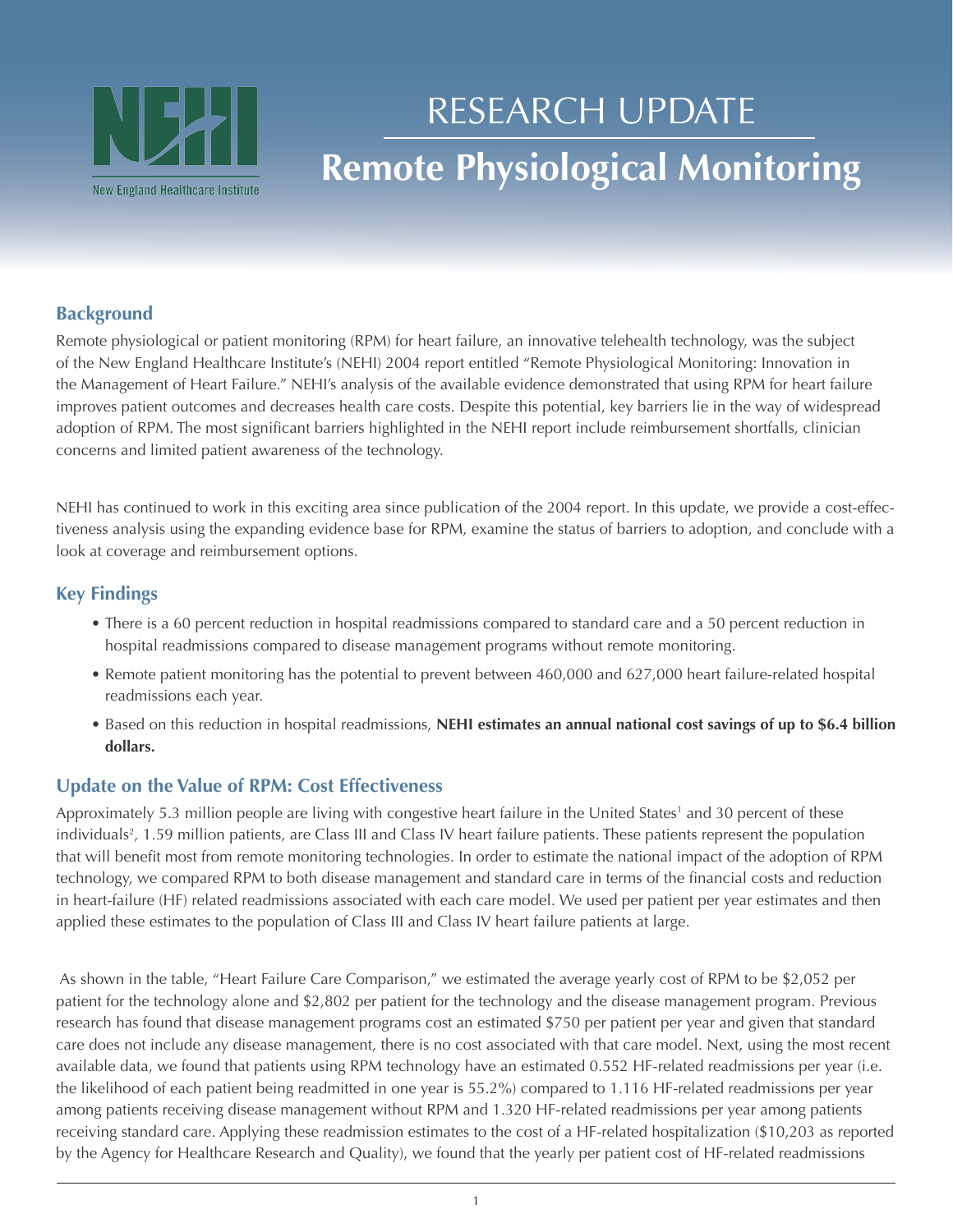ranged from \$5,632 for RPM patients to \$11,387 for disease management without RPM patients to \$13,468 for standard care patients. The *gross* savings of RPM technology as compared to disease management and standard care is \$5,755 per patient per year and \$7,836 per patient per year, respectively. The *net* savings (gross savings less incurred cost of intervention) are **\$3,703 per patient per year for RPM vs. disease management and \$5,034 patient per year RPM vs. standard care.**

Next, we applied these savings to all Class III and Class IV heart failure patients. Assuming that 80% of the 1.59 million patients in these two classes, or 1.27 million patients, will be hospitalized in a year, RPM can potentially yield a savings between **\$4.7 billion** (if all eligible CHF patients are enrolled in disease management program and change to RPM) and **\$6.4 billion** (if all eligible CHF patients are receiving standard care alone and change to RPM).

## **Heart Failure Care Comparison: RPM vs. Standard Care and Disease Management, Per Patient Per Year**

|                                     | <b>Management</b><br>Cost                                        | Average              | Cost of<br>Readmissions Readmissions <sup>##</sup> | <b>Gross Savings</b><br>v. RPM | <b>Net Savings v.</b><br><b>RPM</b> |
|-------------------------------------|------------------------------------------------------------------|----------------------|----------------------------------------------------|--------------------------------|-------------------------------------|
| <b>RPM</b>                          | $$2,052 -$<br>Technology*<br>$$2,802 -$<br>Technology &<br>$DM+$ | $0.552$ <sup>§</sup> | \$5,632                                            |                                |                                     |
| <b>Disease</b><br><b>Management</b> | $$750*$                                                          | $1.116**$            | \$11,387                                           | \$5,755                        | \$3,703                             |
| <b>Standard Care</b>                | 0                                                                | $1.320^{+1}$         | \$13,468                                           | \$7,836                        | \$5,034                             |

# **Barriers to Change**

While the barriers to RPM adoption identified in NEHI's 2004 report still remain, new information on these barriers is now available. Among the new developments are:

- • Inadequate reimbursement: Medicare does not widely support remote health services, nor do about half of the state Medicaid programs, but approximately 130 insurance companies now provide coverage for telemedicine in some capacity.3,4
- • Provider concerns: Providers remain concerned that telemedicine will generate large volumes of additional work, increase legal liability, and lead to the loss of traditional provider control.<sup>5</sup>
- Limited patient awareness: Patient awareness of RPM remains low because there is a limited amount of public information available and that which is available is not reaching the target audience – seniors, chronically ill and caretakers of the chronically ill or elderly.<sup>6</sup>

In addition to the barriers above, we identified three important information technology barriers to adoption of remote health services that were not included in the 2004 report 1) the lack of interoperable connectivity standards amongst providers to allow for the large scale adoption of RPM technologies; 2) spotty adoption of electronic medical records (a health information technology system that, many experts argue, should be a prerequisite for RPM adoption); and 3) the lack of infrastructure in rural areas. Even though remote technologies exist in the market today, the healthcare industry needs to resolve the barriers mentioned above to allow these technologies to diffuse widely in the marketplace.<sup>7</sup>